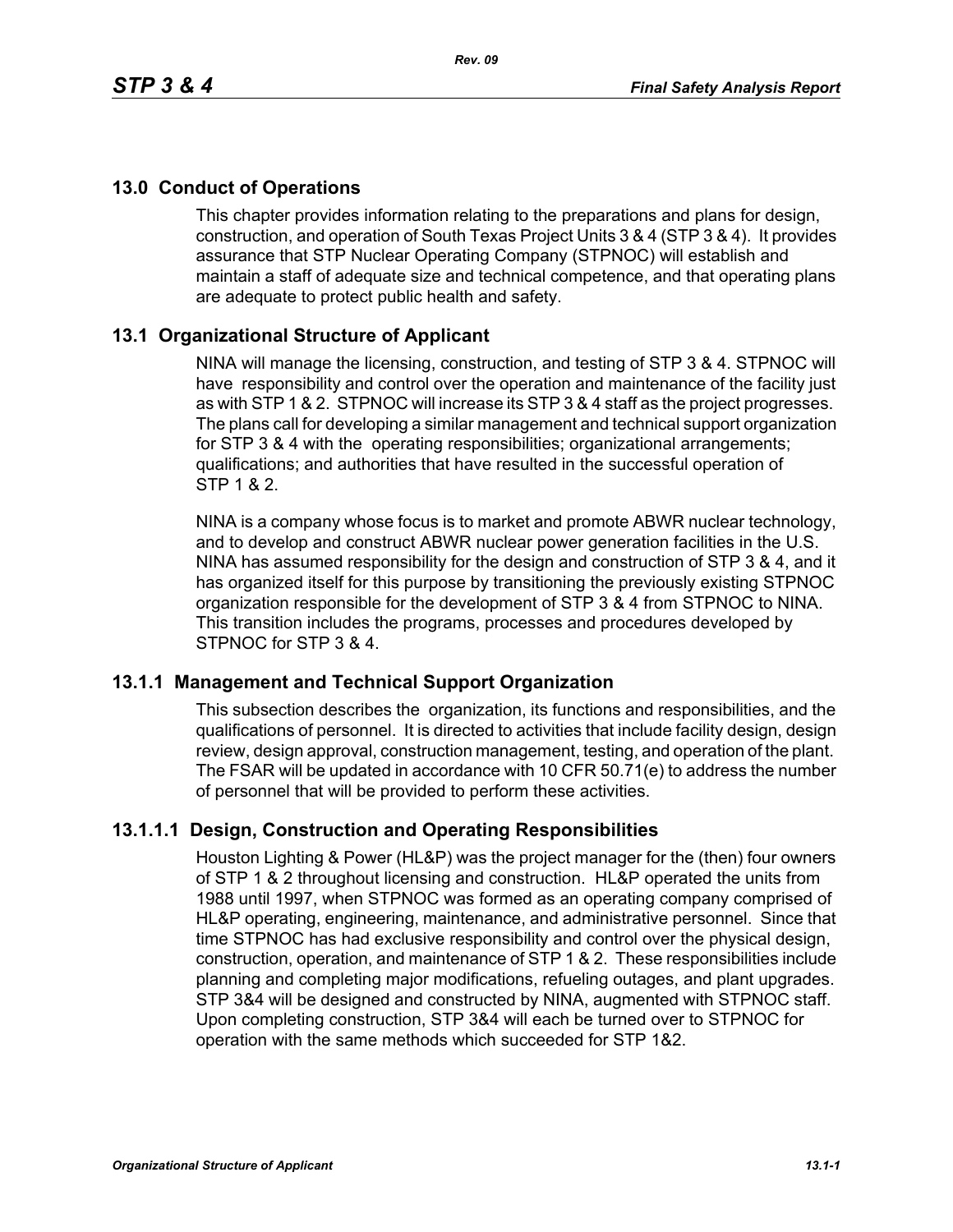# **13.1.1.1.1 Design and Construction Responsibilities**

Principal Site-Related Engineering Studies

1. Meteorology

A preoperational meteorological program for STP 1 & 2 was established at the site in July 1973 to provide those meteorological factors that bear upon plant design, operation, and safety. Data collected through September 1977 was used for design and licensing purposes. The monitoring system continued to collect data until 1982, at which time it was shut down for upgrading to meet then current requirements.

In 1994, a major upgrade was made to enhance the reliability and maintainability of the data collection systems by replacing the monitoring and communication systems. The existing primary tower was replaced, and the existing equipment shelters were refurbished for the new computer monitoring and communication systems. New instrumentation was installed at the 60-meter, 10-meter, and ground level positions on the primary tower and at the 10-meter level on the backup tower.

In 2005, additional upgrades were made on both the primary and backup towers, including new sonic probes, computers, digital recorders, LCD color monitors, uninterruptible power supplies, and wireless Ethernet equipment. The backup propane generators were also replaced in 2005.

In late 2006, new dew point instruments were installed on the primary meteorological tower 10-meter and 60-meter levels to develop the relationship between dew point and elevation. This relationship will provide an understanding of the heat exchange efficiency of the forced-draft cooling towers to be used as the ultimate heat sinks for STP 3 & 4.

Bechtel Power Corporation (Bechtel) assessed the STP 1 & 2 meteorological data collection system for use with STP 3 & 4 in the following areas:

- The ability for the existing STP 1 & 2 system to provide data needed to adequately characterize the overall site vicinity meteorology for STP 3 & 4
- The completeness of the data set for preparing the STP 3 & 4 combined license application (COLA)
- **The need for additional instrumentation on the existing meteorological tower and** the use of regional representative data to supplement the existing data set.

In summary, meteorological data has been collected at the STP site from July 1973 to the present, an interval of more than 33 years. STPNOC understands very well and has substantial records of the meteorological conditions at the site with the exception of dew point data. Additional details about the meteorological program are presented in Subsection 2.3.3.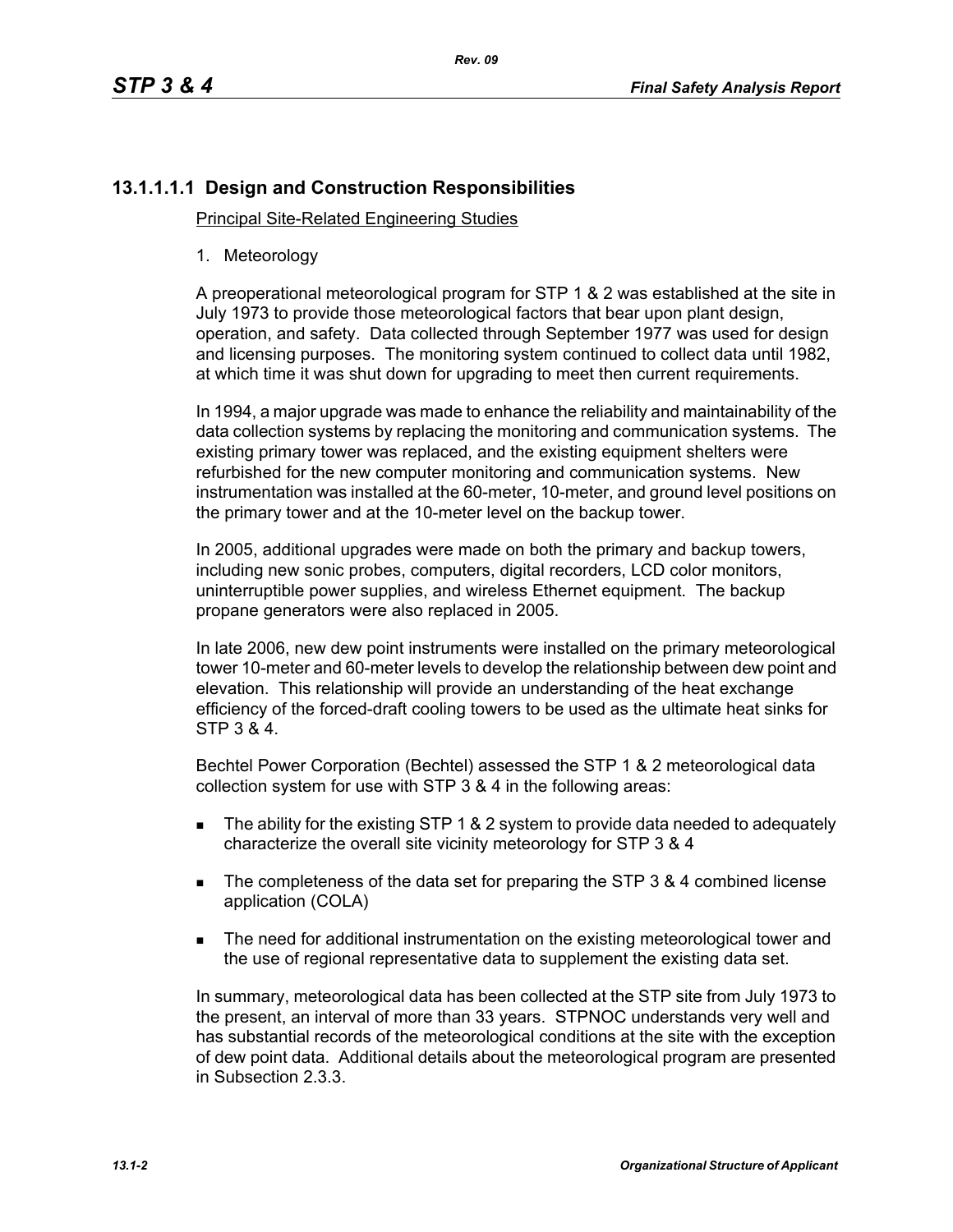## 2. Geology and Seismology

The geological and seismological investigations and evaluations for STP 1 & 2 were conducted by Woodward-Clyde Consultants (WCC). A major portion of the field boring and sampling program, and some specialized laboratory and field studies associated with this work were done by subcontractors under the supervision of WCC personnel. The geotechnical investigations and analysis for the main cooling reservoir (MCR) and MCR-related facilities were conducted by McClelland Engineers, Inc. McClelland also provided consultant services and laboratory testing for MCR-related earthwork during the construction of STP 1 & 2. Design and evaluation activities in the STP 1 & 2 plant and reservoir areas in connection with earthwork and foundation construction were conducted by Brown & Root.

The geological and seismological investigations and evaluations for STP 3 & 4 were conducted by or under the direction of Bechtel, including geotechnical engineering studies for site characterization and foundation designs. Field work was initiated with the development of a Site Subsurface Investigation Boring Plan. MACTEC Engineering and Consulting (MACTEC), under the direction of Bechtel, was responsible for performance of the field investigation, which included a borehole drilling and sampling program, cone penetrometer tests, geotechnical laboratory testing, groundwater observation well installations, and specialized field and laboratory tests. Specialized testing included laboratory torsional shear and resonant column testing, downhole geophysical logging, and soil absorption distribution coefficient determinations. Geotechnical analyses for material properties, dynamic slope stability, bearing capacity, static and dynamic loading, and liquefaction were performed by Bechtel.

Hydrogeologic studies performed by Bechtel included a hydraulic gradient study to evaluate potential construction dewatering interactions with the MCR. In addition, to support the COLA, a hydrogeologic analysis was performed to evaluate the potential impacts of an accidental release of liquid effluent to ground and surface waters.

Additional studies included basic geologic and tectonic evaluations, determination of vibratory ground motion, and surface faulting evaluations. Geologic and seismic study results were incorporated into the geotechnical subsurface material and foundation evaluations, slope stability study, and embankment and dam evaluations. William Lettis & Associates provided geological investigation support to Bechtel, including data collection, review and analysis, and field reconnaissance to evaluate seismogenic and tectonic sources for determination of their potential to generate earthquakes resulting in surface fault rupture. A probabilistic seismic hazard analysis was performed by Risk Engineering, Inc. under the direction of Bechtel. This information, along with the geotechnical and geological evaluation results, was used to evaluate the site seismological conditions.

Overall direction of geological, hydrogeological, seismological, and geotechnical engineering studies was provided by Bechtel. Detailed information concerning the geological, seismological, and geotechnical engineering studies is provided in Subsection 2B.2.5. The hydrogeology studies are described in Subsection 2B.2.4.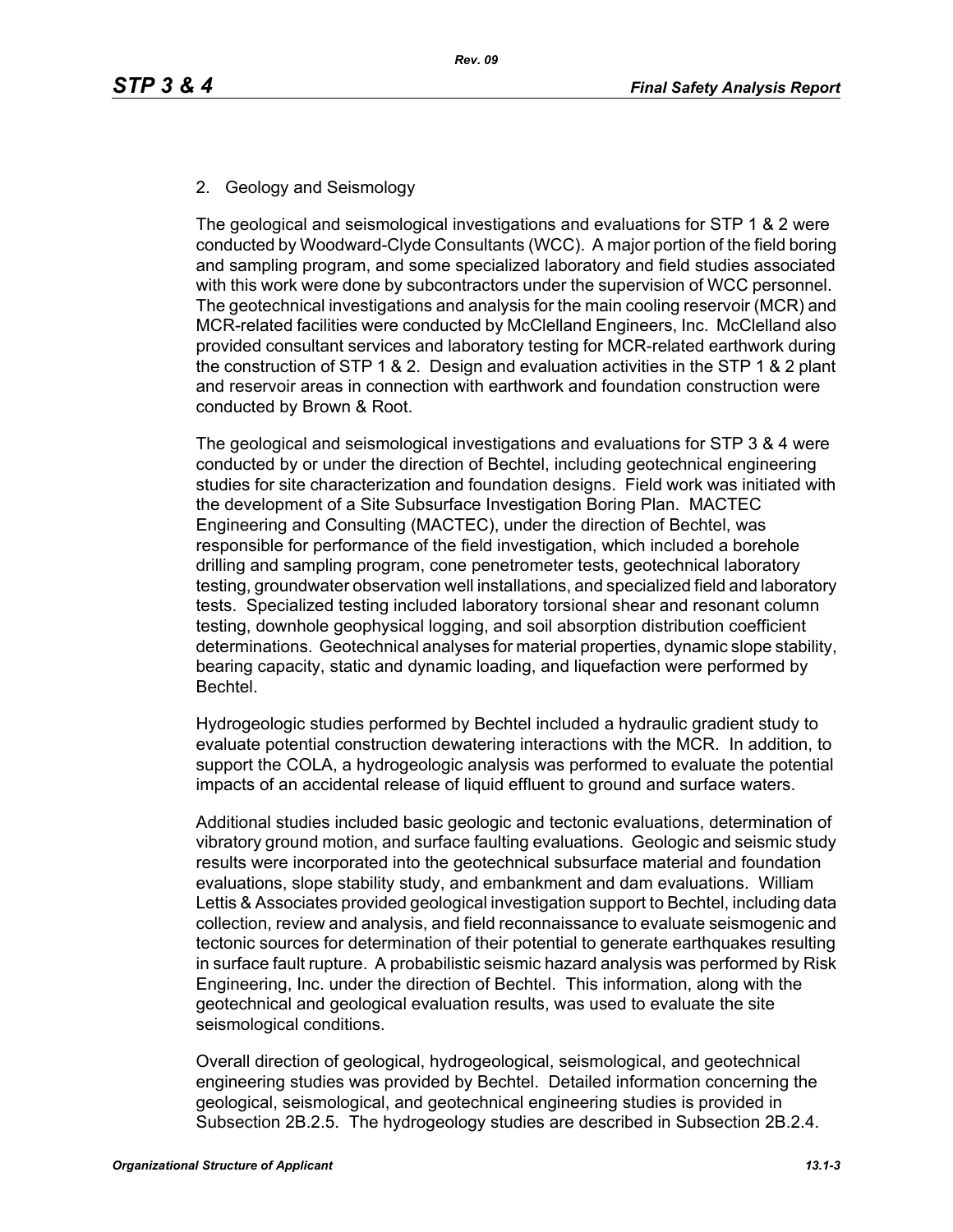### 3. Hydrology

Brown & Root initially developed the probable maximum flood from offsite areas for the site based upon hydrologic investigations of the Colorado River Basin previously made by the Fort Worth, Texas, District Office of the U.S. Army Corps of Engineers (USACE). Physical data, previous reports, and unpublished engineering studies, together with technical guidance, were made available by both the Fort Worth and Galveston District USACE offices. The resulting detailed information concerning hydrology is given in the STP 1 & 2 UFSAR Section 2.4.

Hydrologic investigations performed by Bechtel included a cooling pond study to evaluate performance of the MCR and to estimate the plant cooling water use with the addition of STP 3 & 4. In addition, the probable maximum flooding from offsite sources, potential dam failure of the MCR, and local intense precipitation were developed and their impact evaluated for safety considerations. Other hydrologic studies, including low water considerations, ice effects, and channel diversions, were conducted to support the COLA. Detailed information on the hydrologic investigations is provided in FSAR Section 2B.2.4.

4. Demography

Brown & Root performed the initial demographic studies relative to the population distribution near the plant for STP 1 & 2. HL&P updated those studies and revised the information in UFSAR Section 2.1.3.

Bechtel/Tetra Tech NUS performed the updated demographic studies relative to population near the site to support STP 3 & 4. Refer to Subsection 2B.2.1.3 for details.

5. Environmental Effects

Environmental monitoring programs have been in effect at STP for more than 20 years and there is an ample baseline from which to determine possible impacts on the environment due to construction activities on STP 3 & 4 and to evaluate future environmental monitoring. These programs are described in COLA Part 3, Environmental Report.

An Environmental Protection Control Plan provides for periodic review of all construction activities on STP 3 & 4 to ensure those activities conform to the environmental conditions set forth in the COL. If harmful effects or evidence of irreversible damage are detected by the monitoring program, STPNOC will provide the NRC with an analysis of the problem and a plan of action to mitigate detrimental effects or damage.

#### Design of Plant and Ancillary Systems

The review and approval of ABWR Common Engineering design documents is controlled by procedures. Evidence of design verification is entered into the design records of the responsible design organization.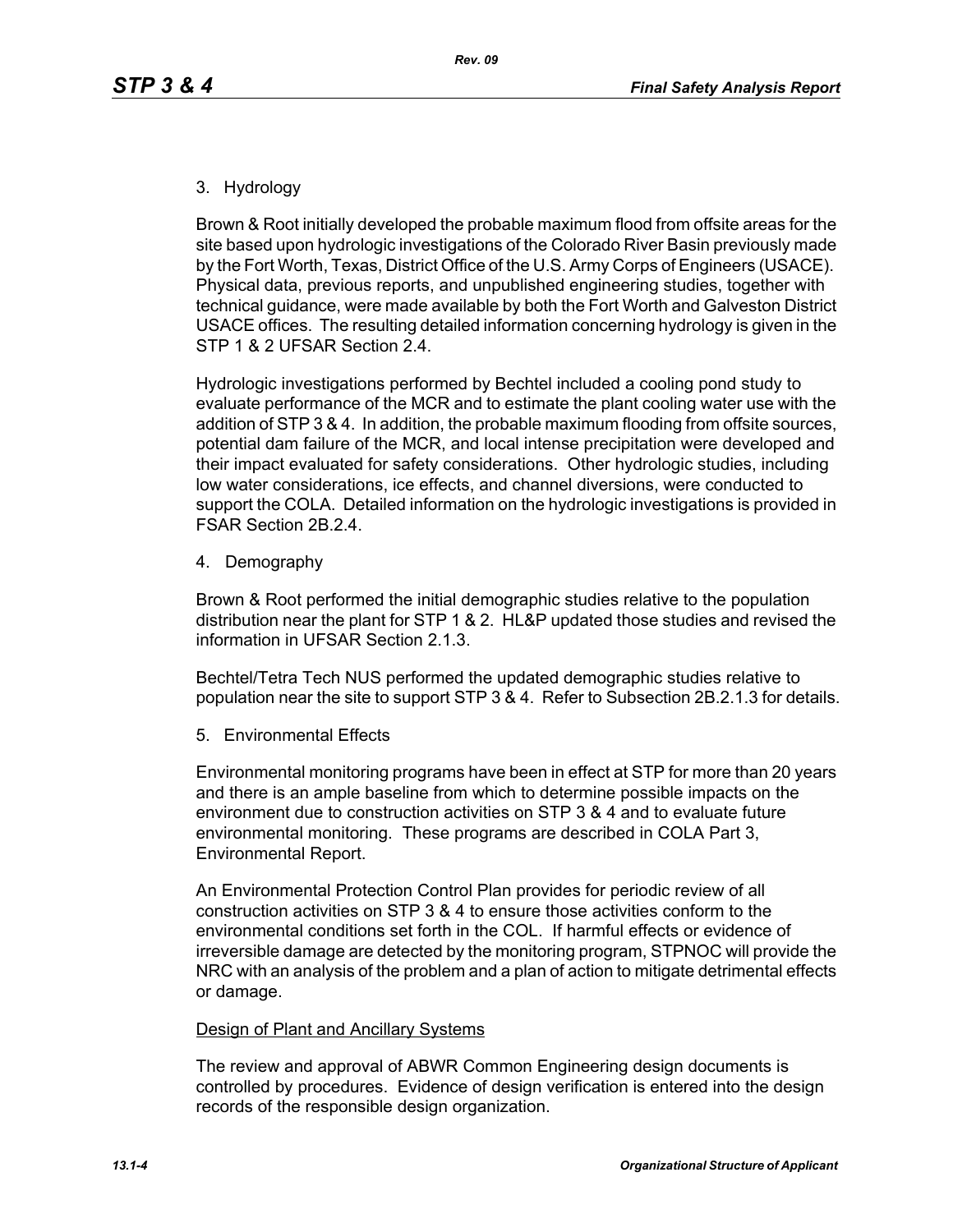STPNOC assigned Toshiba the responsibility to complete the plant-specific engineering design for STP 3 & 4 necessary for development of the COLA with STPNOC acting in a review and approval role. STPNOC contracted Toshiba to design the Ultimate Heat Sink and other systems described in Chapter 9 of the FSAR. Departures from the ABWR Design Control Document (DCD) are described in COLA Part 7. The fire protection section of the DCD was developed by GE.

NINA has continued these contracts for the completion of the design by Toshiba with the support of various subcontractors.

#### Review and Approval of Plant Design Features

Design control and review is performed in accordance with the Quality Assurance Program for STP 3 & 4 as described in the Quality Assurance Program Description (QAPD) for the design and construction phase and in FSAR Chapter 17. A complete discussion of human factors engineering is provided in FSAR Chapter 18.

#### Site Layout with Respect to Environmental Effects and Security Provisions

The specific location of STP 3 & 4 was influenced by several factors. It was desirable to locate the units far enough from the MCR to avoid additional dewatering difficulty caused by the head on the MCR tending to drive groundwater toward the new unit excavations. The best location for the STP 3 & 4 switchyard was to the north of the new units where transmission line interferences would be minimized.

Part of the considerations for the layout of the new units included evaluating the proximity of STP 1 & 2 and constructing the new units with minimal impact on the security of the operating units. The layout also maximized the available acreage to assure the new contiguous Protected Area would be as far as possible from public roadways consistent with other siting requirements (e.g., soil conditions and hydrology).

#### Development of Safety Analysis Report

Overall responsibility for preparing the FSAR as Part 2 of the COLA rests with the STP 3 & 4 Regulatory Affairs Department. Preparation of individual sections was assigned to the cognizant technical groups within STPNOC, Toshiba, or Bechtel as appropriate.

#### Review and Approval of Material and Component Specifications

All safety-related project specifications are reviewed in accordance with the QAPD for STP 3 & 4.

## **13.1.1.1.2 Pre-Operational Responsibilities**

Proposed Plans for Development and Implementation of Staff Recruiting and Training

STPNOC has partnered with local community leadership, independent school district leaders, educators, colleges, business owners, and other industry in the development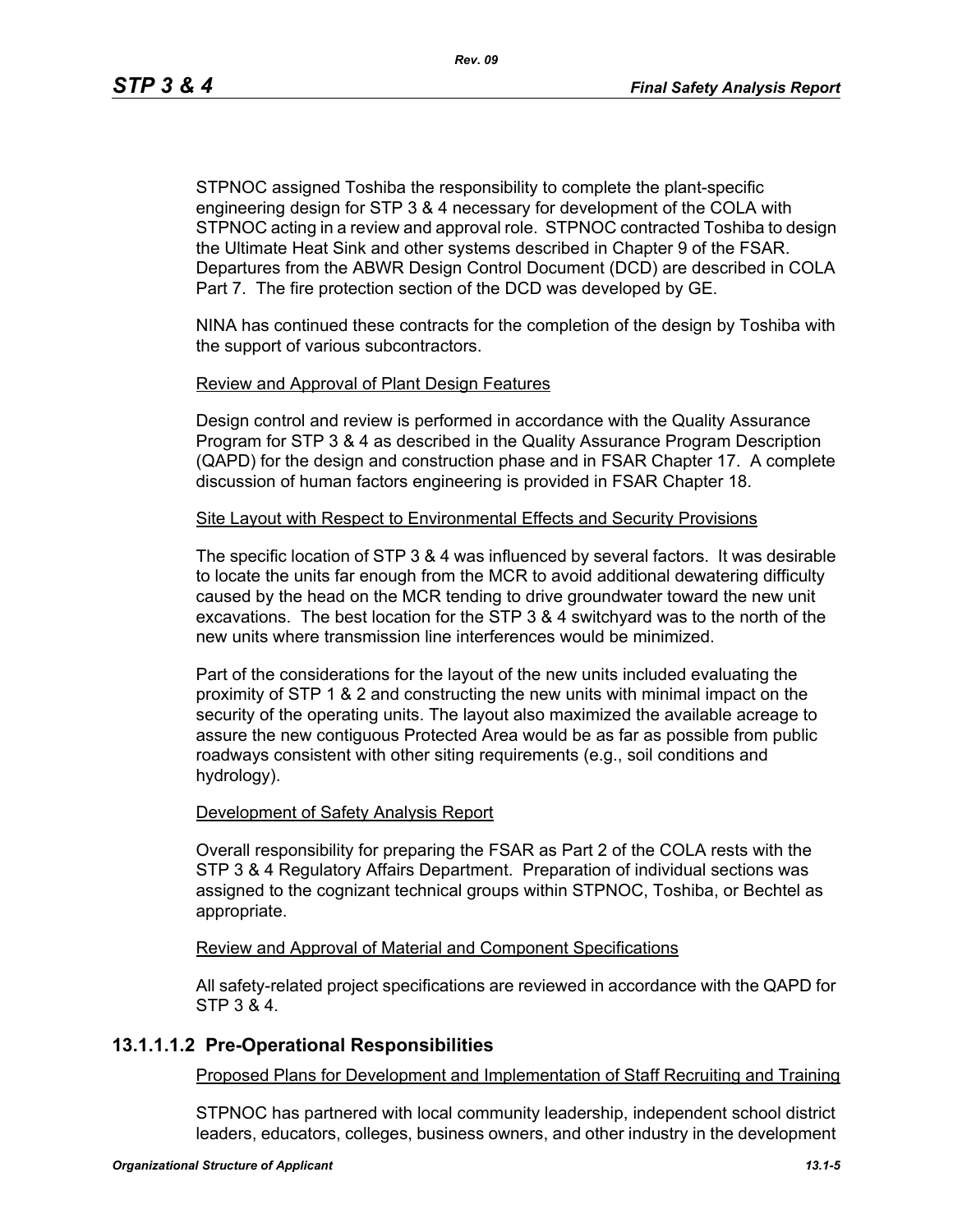of a community-based and regional-based education alliance. The long-term vision is to develop a workforce pipeline that would support attrition challenges and operational expansion strategies. The education alliance has progressed to three main community and regional committees and supporting subcommittees that address education resources, marketing and outreach strategies, grow-your-own-initiatives, and funding resources. One component of community-based workforce is providing the region's middle schools and high schools with relevant science, technology, engineering, and math skills (curriculum) required for a successful career in nuclear energy industry. Local and regional colleges are in the process of developing two- and four-year power and process technology degrees that compliment junior and high school curricula, and are directly transferable to meet the industry's present and emerging needs.

The plant staff training program is provided in Section 13.2. These plans will be substantially accomplished before preoperational testing begins.

## **13.1.1.1.3 Technical Support for Operations**

Technical services and backup support for the operating organization will be available before the pre-operational and startup testing program begins and will continue throughout the life of the plant.

Engineering – As described in Subsection 13.1.1.2, the Engineering staff will provide technical support in the areas of nuclear, mechanical, structural, electrical, thermalhydraulic, metallurgy and materials, and instrumentation and controls to support testing and operation of STP 3 & 4. Additional engineering contractors are available locally (e.g., Areva and Hurst Technologies) if outside contractual assistance is required.

Tokyo Electric Power (TEPCO) – TEPCO is an experienced operator of ABWRs in Japan. They have ABWR units in operation at Kashiwazaki, including the first ABWR that went into operation in 1997. STPNOC has contracted with TEPCO to provide expertise in the operation of ABWRs.

Plant Chemistry and Health Physics – Chemistry and health physics services will be shared between the four units once STP 3 & 4 are in commercial operation.

Fueling and Refueling Operations Support - The STP 1 & 2 Work Management Department has developed an "Outage Implementation and Planning Guideline" that has been used very successfully in refueling outages. The Guideline specifically and thoroughly addresses shutdown safety; outage management, preparation, scheduling, and implementation; and post-outage activities. The outage organization during an outage includes the outage director, project managers for each major maintenance area (e.g., refueling, turbine, containment), shift managers, chemistry manager, engineering duty manager, health physics manager, division manager for plant operations, and maintenance manager with a division manager for each discipline (mechanical, electrical, instrumentation & controls, air-operated/motor-operated valves). The plans for STP 3 & 4 refueling outages include the same level of personnel dedication and support as provided during STP 1 & 2 refueling outages.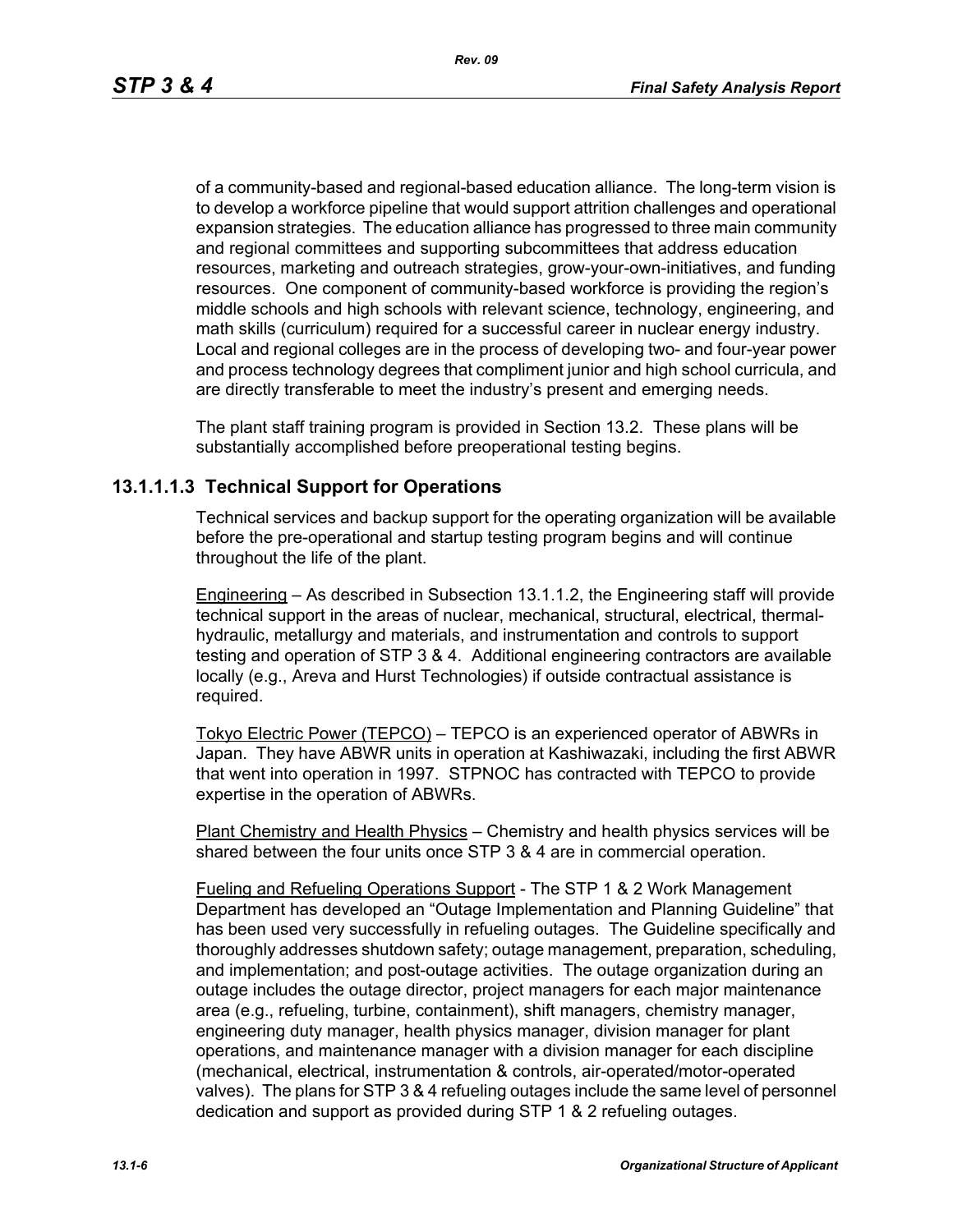Maintenance Support - The STP 1 & 2 Maintenance Department is part of the Generation Department and the Maintenance Manager reports directly to the Plant General Manager. The plans for STP 3 & 4 include the same organizational structure and same level of maintenance technical services and backup support for the operating organization as provided for STP 1 & 2.

Operations Support – The Operations Support Department (Ops Support) is the primary point of contact for the business planning effort in the Generation Department, coordinating and facilitating meetings to support the business plan and budgeting process on an on-going basis. In addition, Ops Support provides continuous oversight for each department, providing feedback to the department managers when changes or updates are required. Ops Support performs root cause analysis and apparent cause investigations for Generation organizations and other station organizations upon request. They also maintain the Corrective Action Program Database for Maintenance, Operations, Work Control, and other departments as required. Finally, procedure development is one of an integrated set of processes for the operation, maintenance, and support of the plant. Ops Support evaluates the need for new procedures or revision of existing procedures and implements activities required to write, conduct review and approval, and validate new and revised procedures.

Quality Assurance – The Quality Assurance Program Description is provided as a separate document.

Training – As described thoroughly in Section 13.2, the training programs to be utilized for STP 3 & 4 are very similar to those used for STP 1 & 2 with the technical exceptions appropriate to the different technologies.

Safety Review – The Plant Operations Review Committee (PORC) advises the Plant General Manager on all matters related to nuclear safety at STP 1 & 2. The PORC is composed of six members, who are appointed by the Plant General Manager from senior experienced onsite individuals, at the manager level or equivalent, representing each of the following disciplines: engineering, operations (SRO), chemistry, health physics, quality, and maintenance. A separate PORC will be established for STP 3 & 4. The PORC is responsible for reviewing the following and recommending approval or disapproval to the Plant General Manager:

- All safety-related station administrative procedures and changes thereto
- Safety evaluations for (1) procedures, (2) changes to procedures, structures, components, or systems, and (3) tests or experiments completed under the provisions of 10CFR50.59 to verify that such actions did not require prior NRC approval
- **Proposed (1) procedures, (2) changes to procedures, structures, components, or** systems, and (3) tests or experiments completed under the provisions of 10CFR50.59 which may require prior NRC approval
- All required programs by Technical Specification and the Technical Requirements Manual and changes thereto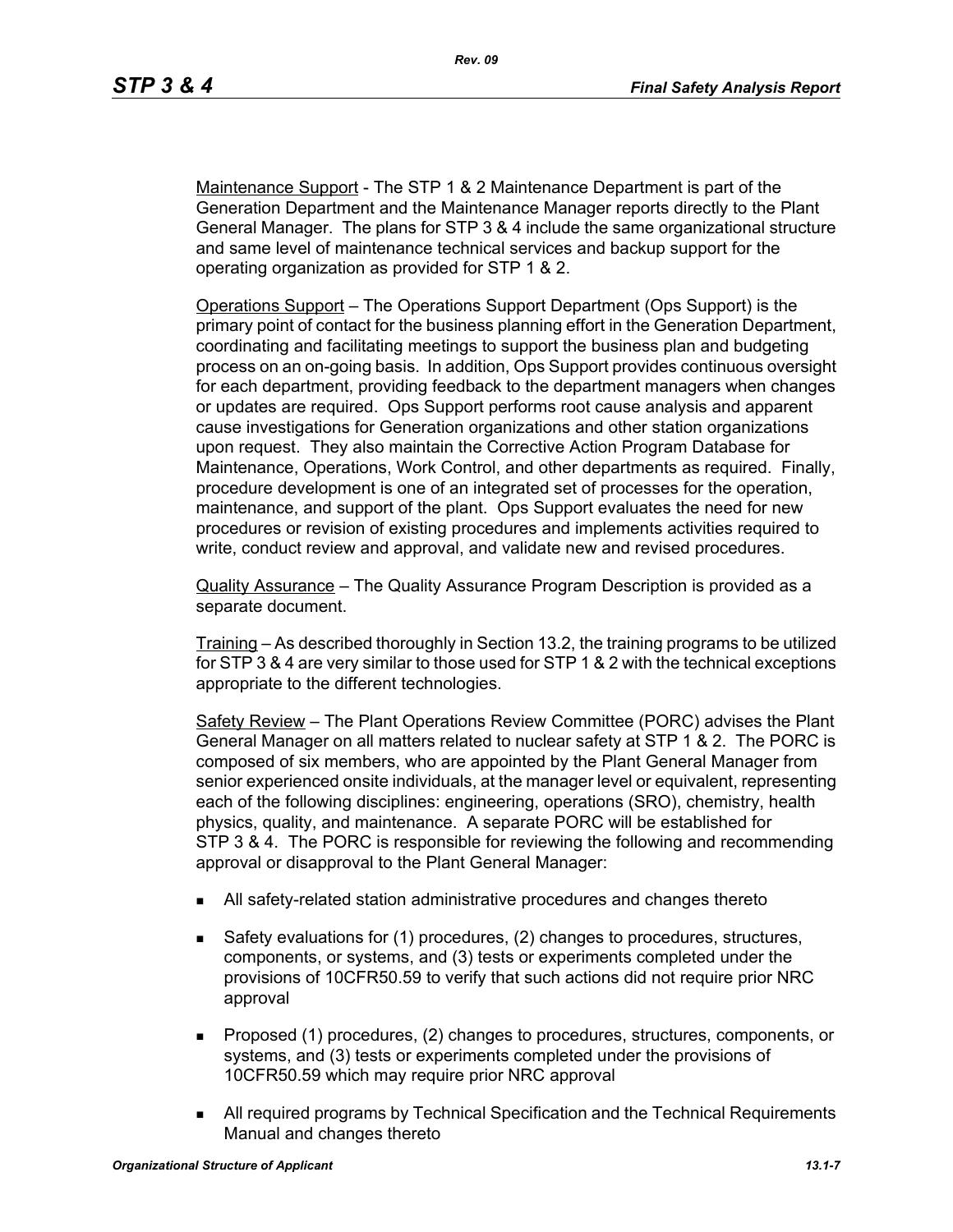- **All proposed changes to the Technical Specifications or the Operating License**
- All reportable events
- Reports of significant operating abnormalities or deviations from normal and expected performance of plant equipment or systems that affect nuclear safety
- **Reports of unanticipated deficiencies in the design or operation of structures,** systems, or components that affect nuclear safety
- Security Plan and implementing procedures and changes thereto
- Emergency Plan and implementing procedures and changes thereto
- **Process Control Program and implementing procedures and changes thereto**
- **Dealth Exercise Septemannes** Calculation Manual and implementing procedures and changes thereto
- **Special reviews, investigations, or analyses and reports thereon as requested by** the Plant General Manager or the Senior Management Team (SMT)
- Reports of any accidental, unplanned, or uncontrolled radioactive release including the preparation of reports covering evaluation, recommendations, and disposition of the corrective action to prevent recurrence and the forwarding of these reports to the Plant General Manager and to the SMT
- Reports of violations of codes, regulations, orders, Technical Specifications, or Operating License requirements having nuclear safety significance or reports of abnormal degradation of systems designed to contain radioactive material
- **Fire Protection Program, quality-related implementing procedures and changes** thereto.

Fire Protection - STP 1 & 2 currently has a successful Fire Control Program, which will be modified to include STP 3 & 4. A trained plant fire brigade will be equipped and available at all times. Each shift fire brigade will consist of five members of the shift crew with specific personnel designated to serve as the fire brigade leader, two members with safe shutdown systems training, and two other qualified members. The Shift Supervisor/Manager cannot be the fire brigade leader.

An annual physical examination will determine whether there are medical reasons for disqualifying candidates for fire brigade membership or for removing existing members from the brigade.

Fire brigade meetings to review changes in the fire protection program and other subjects as necessary will be conducted quarterly for each shift and requalification training will be conducted such that initial fire brigade training topics are covered at least once every two years.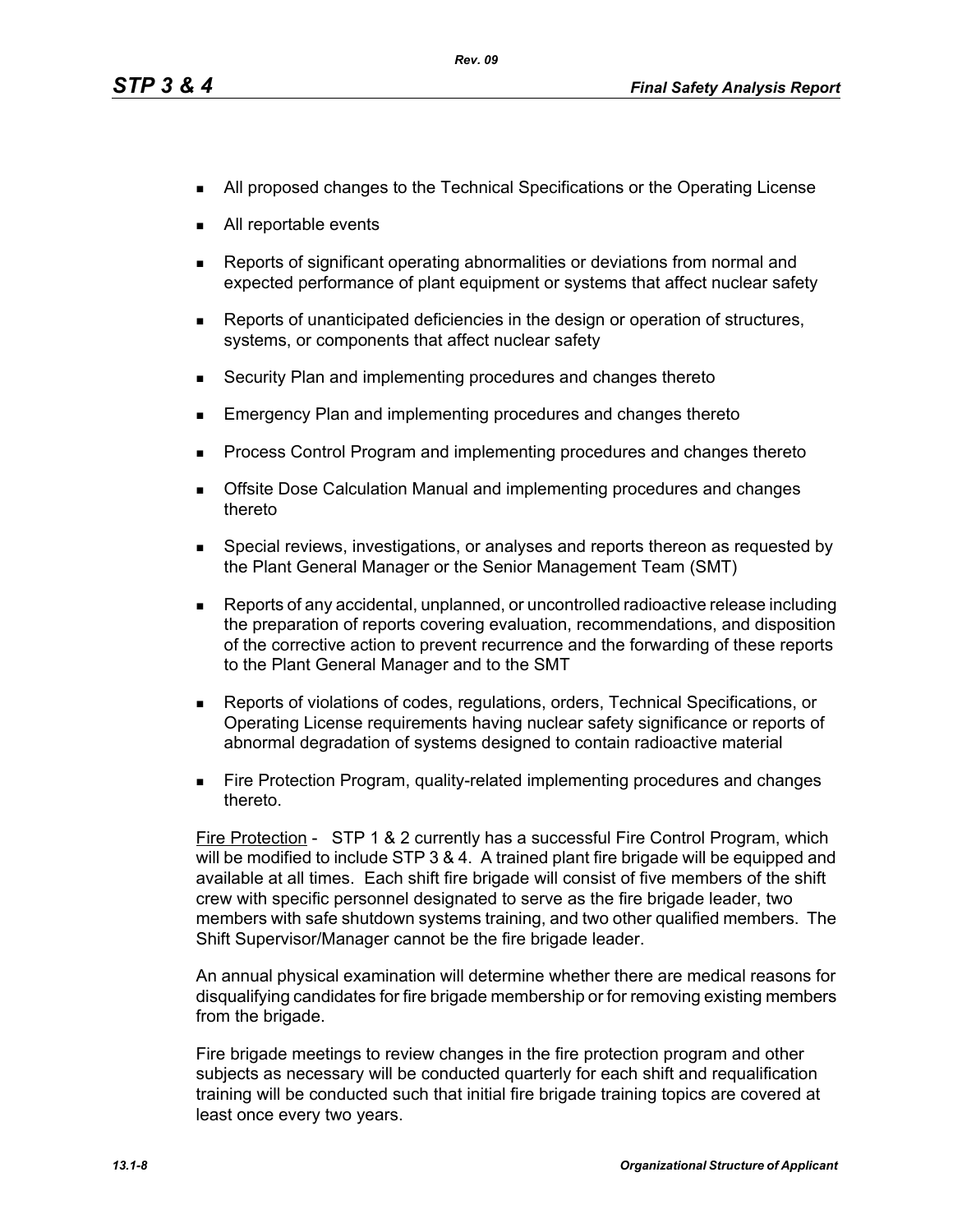*Rev. 09*

Fire drills will be conducted periodically to established training objectives and critiqued to determine how well the training objectives are met. If a person assigned to fire brigade duties does not attend at least two drills every twelve months, that person will be removed from fire brigade duties, except training and drills, until that person has attended a drill(s) to make up for the deficiency.

Refer to Subsection 13.1.2.2. for a description of the functions and responsibilities of the Fire Protection Coordinator.

Emergency Coordination - The Emergency Plan submitted as Part 5 of the COLA fully describes the technical services and backup support for the operating organization that will be available before preoperational and startup testing begins and will continue throughout the life of the plant in the area of emergency coordination.

### **13.1.1.2 Organizational Arrangement**

Figure 13.1-1 is the organization chart reflecting the NINA organization for design and construction of STP 3 & 4. The STP 3 & 4 team is focused on the design, construction, and testing of STP 3 & 4. Ultimate responsibility for design, procurement, construction, testing,and quality assurance, of STP 3 & 4 rests with the NINA President and CEO.

Figure 13.1-2 is the organization chart reflecting the STPNOC corporate structure for Operations, which provides line responsibility for operation of the company. The organization for STP 3 & 4 has been separated from STP 1 & 2 to ensure the STP 1 & 2 team is focused on the safe and reliable operation of STP 1 & 2. The STP 3 & 4 team is focused on preparations for the operational phase and operation of STP 3 & 4. Ultimate responsibility for operation of STP 3 & 4 rests with the STPNOC President and CEO.

There are no fossil power units at STP; when STP 3 & 4 are complete, there will be four nuclear power units on the site. Therefore, there is no separation of the "nuclearoriented" part of the organization because the entire STPNOC organization is and will continue to be "nuclear-oriented."

The current STP 3 & 4 project organization is provided in Figures 13.1-1 and 13.1-2. Modifications and additions to the organizations to reflect added functional responsibilities due to adding two nuclear plants to the South Texas Project Electric Generation Station site power generation capacity will consist of expanding the STP 3 & 4 organization as necessary to support the two additional units and transitioning that organization to STPNOC as appropriate. The number of persons to be assigned to each unit with responsibility for the project is preliminarily estimated to be 405.

The Vice President, Engineering & Constructionand Project Director reports to the NINA Chief Operating Officer, and is responsible for activities involved with the engineering, design, and construction of STP 3 & 4. The organization chart for Engineering & Construction is provided in Figure 13.1-1.

The Senior Vice President, Oversight & Regulatory Affairs reports to the NINA President and Chief Executive Officer, and is responsible for quality assurance,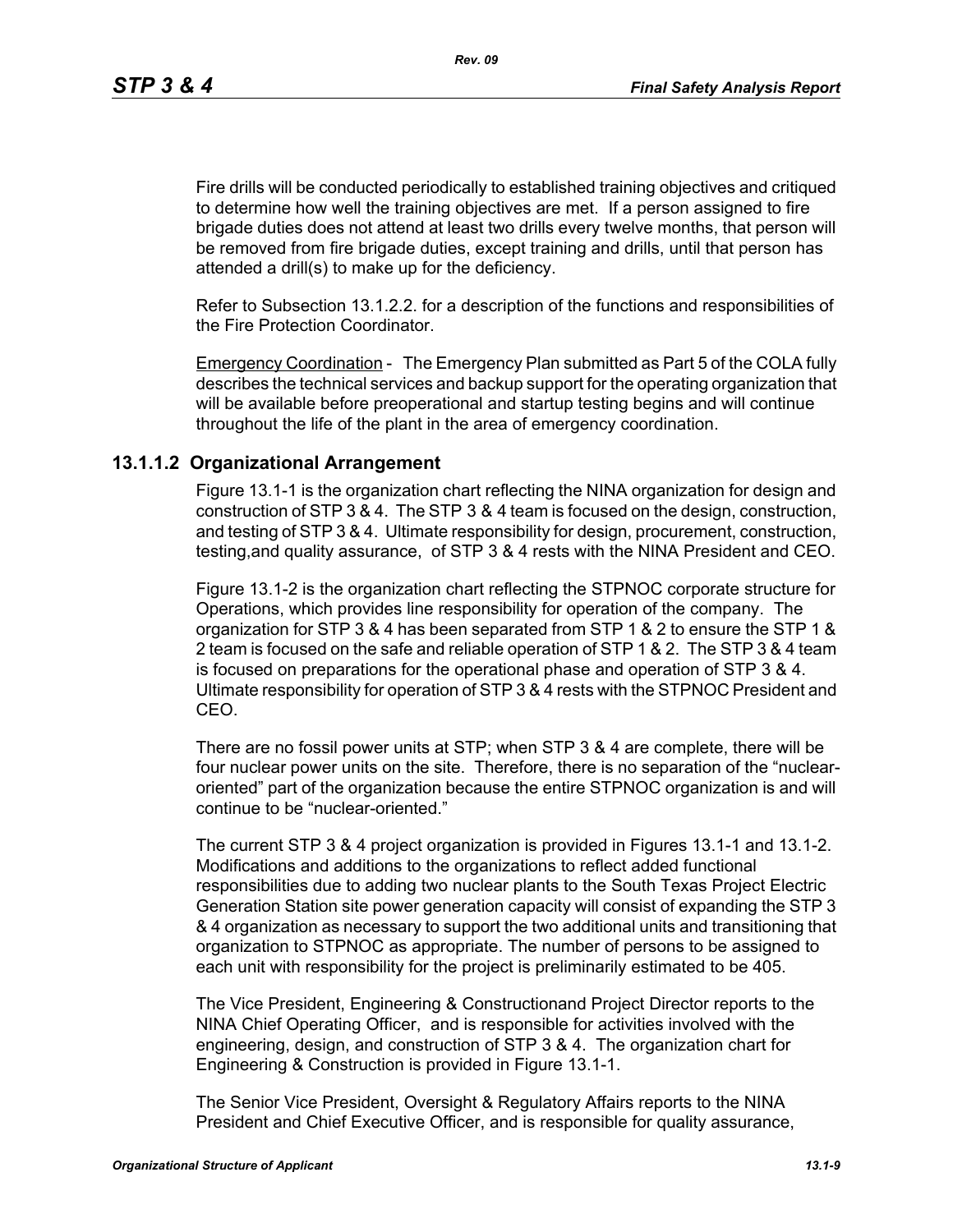construction oversight, licensing, probabilistic risk assessment, and regulatory compliance. Refer to Figure 13.1-1

The Plant General Manager reports to the STPNOC Senior Vice President during the constructions phase, and is responsible for activities related to the preparation for operation and operational program development of STP 3 & 4.During the construction phase the Plant General Manager will be matrixed to the Vice President, Engineering & Construction and Project Director. Functional responsibilities for STP 3 & 4 plant management will not be added to the existing STP 1 & 2 organization. However, it is anticipated that certain functions and responsibilities will be shared between the four units, such as operations support, chemistry, health physics, environmental support, and security.Refer to Figure 13.1-2 for the operational phase organization of STPNOC.

#### Engineering and Design of STP 3 & 4

STPNOC selected the ABWR design certified by 10 CFR 52, Appendix A and STPNOC (now NINA) contracted Toshiba to complete the plant-specific engineering design with STPNOC acting in a review and approval role. Toshiba has extensive experience with engineering and design for the ABWR having participated in the design and construction of three operating ABWRs. Toshiba's experience with engineering on boiling water reactors is well documented world-wide.

STPNOC contracted Toshiba to design the Ultimate Heat Sink and other systems described in Chapter 9 of the FSAR.

NINA continued the contract for Engineering, Procurement, and Construction (EPC) of the facilities with Toshiba America Nuclear Energy (Toshiba). The design and construction of STP 3 & 4 will be completed by Toshiba acting in conjunction with subcontractors including Westinghouse and Sargent & Lundy. Toshiba will have overall responsibility for design and configuration control. Sargent & Lundy will provide architect/engineer services. Westinghouse will provide engineering services, including design of instrumentation and controls.

#### Technical Support for Operations

Refer to the descriptions provided in Subsection 13.1.1.1.3.

### **13.1.1.3 Qualifications**

The qualification requirements for personnel (education, experience) providing technical support for STP 3 & 4 operations will be the same as those approved for STP 1 & 2. It is anticipated that certain functions and responsibilities might be shared between the four units, such as operations support, chemistry, health physics, environmental support, and security, albeit most of the functions will be separated initially. The FSAR will be updated in accordance with 10 CFR 50.71(e) to address the number of personnel that will provide technical support for operations.

Qualification and training of STPNOC personnel conform to the regulatory position of RG 1.8. The QAPD addresses the qualification, training, and certification of personnel.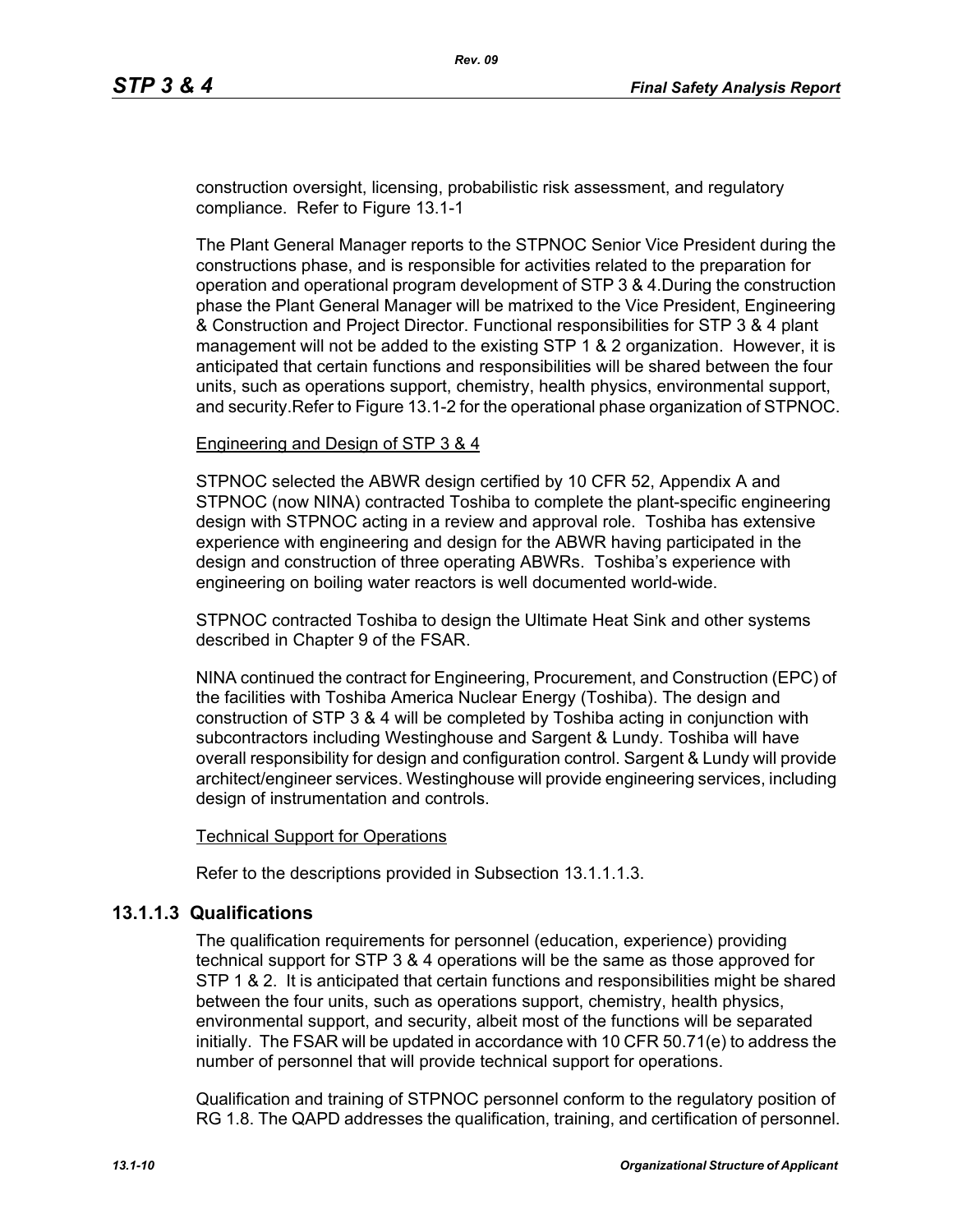These are the generally accepted basic qualification requirements for the classes of positions identified in Subsection 13.1.1.2:

**Executive** 

| Education:  | Bachelor's degree                                     |
|-------------|-------------------------------------------------------|
| Experience: | 15 years, including 10 years of management experience |

Manager

| Education:  | Bachelor's degree or 5 years experience                  |
|-------------|----------------------------------------------------------|
| Experience: | 10 years experience, including 3 years of supervisory or |
|             | management experience                                    |

#### **Supervisor**

| Education:  | Bachelor's degree or 5 years experience |
|-------------|-----------------------------------------|
| Experience: | 8 years                                 |

Within STPNOC, the person whose job position most closely corresponds to that identified as "engineer-in-charge" is the President & Chief Executive Officer.

### **13.1.2 Operating Organization**

The operating organization for STP 3 & 4 will meet the guidelines of RG 1.33 and RG 1.8. Additionally, onsite review and rules of practice will meet the guidelines of NEI-06-14 as addressed in Section 17.5. The STP 3 & 4 fire protection program will mirror the existing program for STP 1 & 2 and thus will meet applicable requirements. The operating organization will be consistent with one of the options in the Commission's Policy Statement on Engineering Expertise on Shift and will meet TMI Action Plan items I.A.1.1 and I.A.1.3 of NUREG-0737 for shift technical advisor and shift staffing.

The Composite Site Security Plan provided in Part 8 of the COLA meets the applicable requirements for a physical protection plan.

All operating organization positions will be filled with personnel meeting the appropriate qualifications no later than six months prior to fuel load in each unit.

### **13.1.2.1 Plant Organization**

### **13.1.2.2 Plant Personnel Responsibilities and Authorities**

The functions and responsibilities of various positions at STPEGS, including a specific succession to responsibility for overall operation of the plant in the event of absences, incapacitation of personnel, or other emergencies, are described in this section.

The chain of command is the line of authority responsible for the overall safe operation of the station, and the protection and safety of the public and plant personnel. The operations chain of command authority begins with President & Chief Executive Officer, Site Vice President, then continues through successive lower levels of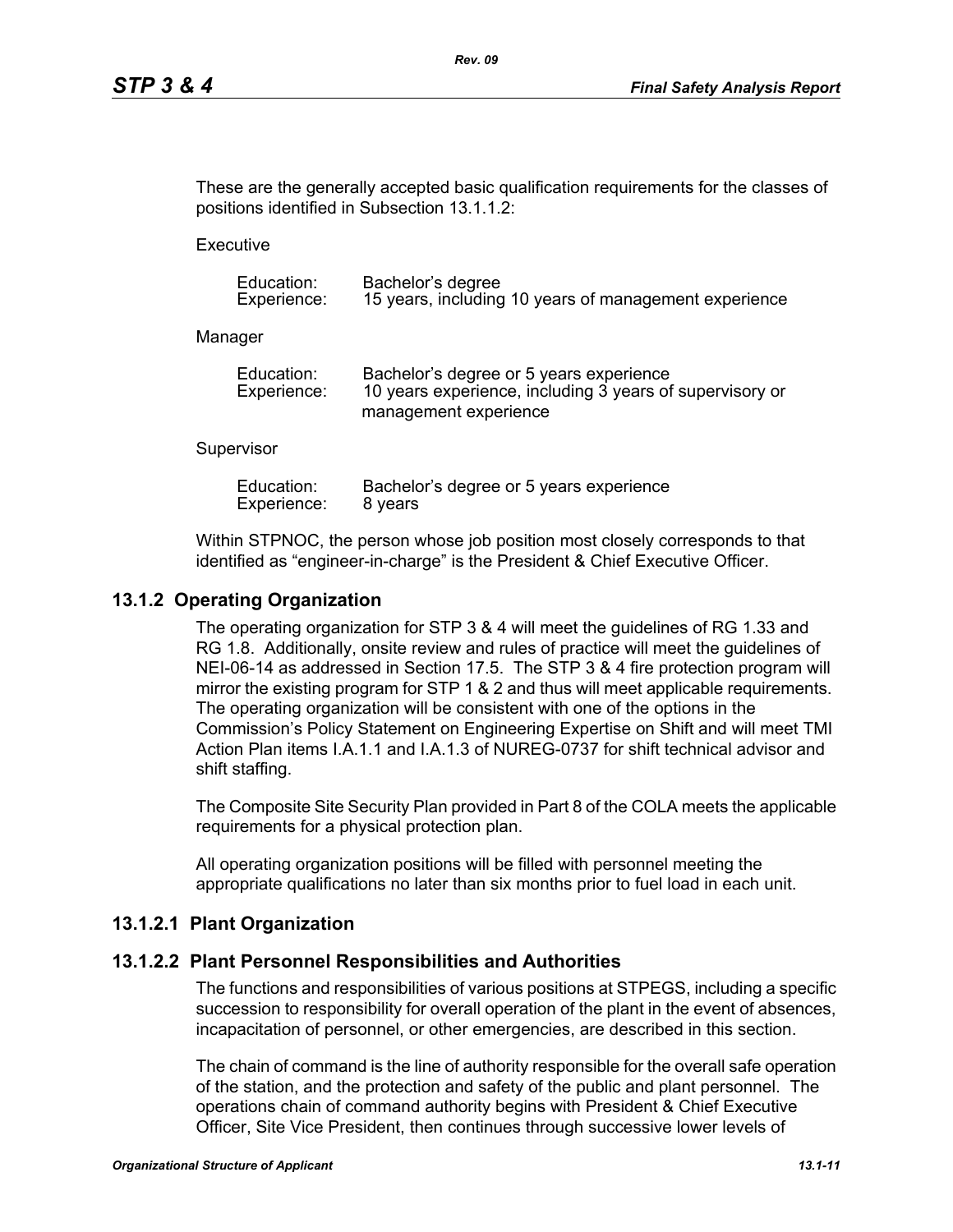management: Plant General Manager, Operations Manager, Operations Division Manager, Shift Supervisor/Manager, Unit Supervisor.

It is anticipated that certain functions and responsibilities will be shared between the four units, such as operations support, chemistry, health physics, environmental support, and security.

#### **Plant General Manager**

The Plant General Manager is responsible for the safe, reliable, and efficient startup, operation, maintenance, and refueling of the units, as well as adherence to all requirements of the Operating Licenses and the Technical Specifications.

#### **Operations Manager**

The Operations Manager reports to the Plant General Manager. He is responsible for planning overall activities and work of Plant Management personnel in cooperation with other department heads to develop an integrated plant operations program with the primary objectives of reactor safety and plant reliability. He has the following authorities and responsibilities:

- **Provide guidance and direction to the Training Department concerning content of** initial and requalification training programs for all operating personnel in order to provide a highly qualified and efficient operating force.
- Develop, monitor and control the Plant Management budget.
- **Perform other duties assigned by the Plant General Manager.**
- Conduct periodic observation of operations activities in accordance with the Field Observation Program.

### **Operations Division Managers (SRO)**

Each Unit Operations Manager reports to the Operations Manager and ensures that the units are operated in accordance with plant procedures and Operating License requirements. The Shift Operations organization required by the Technical Specifications is shown in Figure 13.1-3.

The Unit Operations Managers may issue written Night Orders each week to inform operations personnel of current and up-coming events, work priorities, management expectations, lessons learned, policy information or explanation, special data collection requirements, and any other information regarding the safe, reliable operation of the units. Night Orders are not used to amend, revise, or delete an approved procedure, however, they may include additional information not provided for in an existing procedure. Night Orders are dated and signed by the author as they are originated and the Shift Supervisor/Manager is responsible for implementing Night **Orders**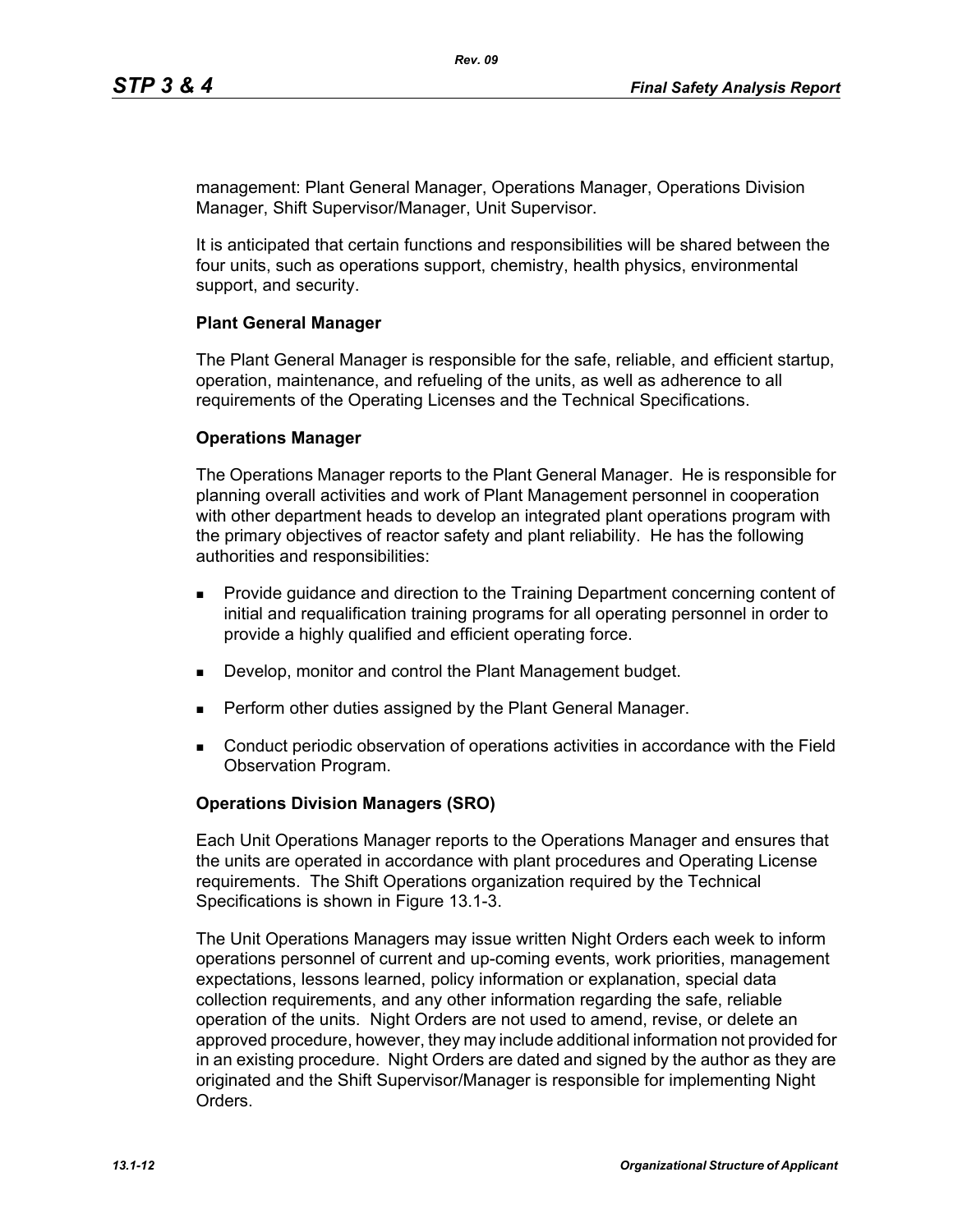The Unit Operations Managers have the following authorities and responsibilities:

- **Provide quidance and direction to supervisors to ensure that the required quality of** work is achieved and that approved operating procedures and practices are followed
- **Professional development of the Shift Supervisor/Managers**
- **Ensure the plant is operated in accordance with plant procedures and operating** license requirements
- Ensure that Operations personnel are adequately prepared for special testing or other complex or infrequently performed evolutions
- **Approve Unit work schedules**
- **Perform those duties assigned by the Operations Manager**
- **Assist the Operations Manager in carrying out all departmental duties**
- **Approve the Operations shift schedule**
- **Function as the Operations Manager in his/her absence**
- Conduct periodic observation of Operations activities in accordance with the Field Observation Program
- Maintain a Senior Reactor Operator (SRO) license
- **Perform duties of the Emergency Response Organization Operations Manager**

### **Shift Supervisor/Manager (SRO)**

The Control room command function is the authority to operate the unit, including shutdown, when required. This authority includes directing operations and making decisions on all matters affecting operations (e.g., implementation of Technical Specification limiting conditions for operation, call out of personnel, emergency operations, etc.). The Shift Supervisor/Manager assigned to each unit is responsible for the Control room command function.

The Shift Supervisor/Manager reports to the respective Operations Division Manager for operational concerns and has the following general authorities and responsibilities:

- Assure that shift operations are performed in accordance with approved procedures, the Operating Licenses, and the Technical Specifications
- Maintain conservative decision-making with respect to safety of the plant and plant personnel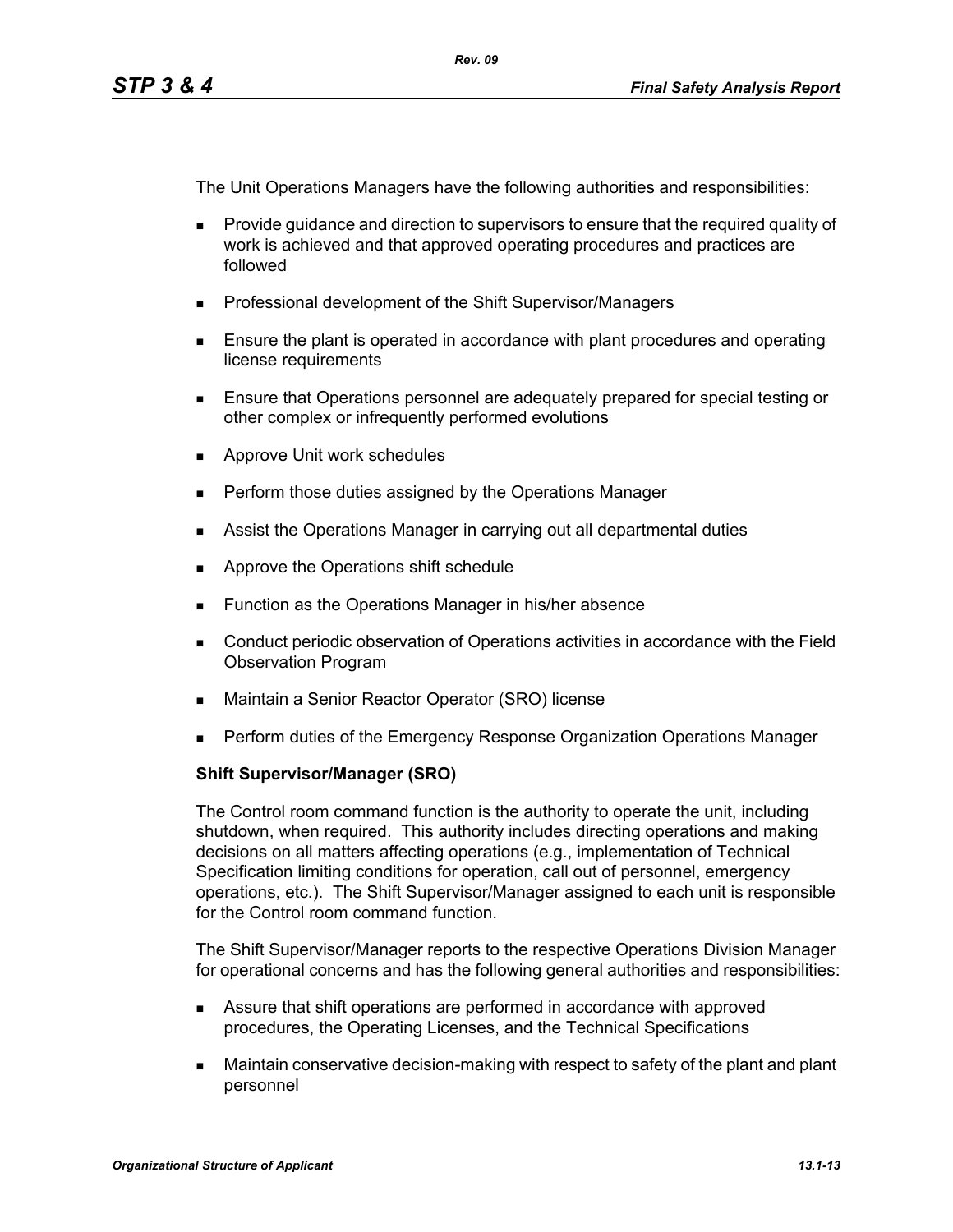*Rev. 09*

- Maintain an overview of plant conditions and direct operations, with reactor safety and the protection of the health and safety of the public and plant personnel being of highest priority
- **Remain in the supervisory role during all plant conditions to provide effective** leadership and direction to the operating crew
- Maintain an environment that supports critically assessing crew and individual performance in all aspects of training and operations
- **Ensure employee conduct both in the Control room and in the field is maintained** in a professional and business like manner
- Maintain the environment within the Control room and in the field, in a fashion which supports safe, efficient operation of the plant
- **EXECT** Limit the number of on shift evolutions in progress so that each can be safely and effectively completed
- **Provide close oversight of critical operational activities**
- Oversee the operating crew's training and professional development
- **Provide support of Work Management Process and ensures execution of** scheduled work activities
- Maintain an SRO license

The Shift Supervisor/Manager may be assigned the authority and responsibility of the Operations Manager in his absence.

### **Unit Supervisor (SRO)**

The Unit Supervisor is responsible to the Shift Supervisor/Manager for supervising the Plant Operations personnel assigned to his unit and for directing control room activities to assure safe and efficient unit operation in accordance with the Operating Licenses, Technical Specifications, and approved procedures during his shift. He is cognizant of all work or tests which may affect the operation of the unit in accordance with administrative control procedures. He directly supervises control room activities during startup, shutdown, abnormal, and emergency conditions. The Unit Supervisor may assume the duties and responsibilities of the Shift Supervisor/Manager in the event he is unavailable.

The Unit Supervisor has the following general authorities and responsibilities:

- Coordinate the activities of the Reactor Operators and other operations and plant personnel to achieve safe, reliable and efficient unit operation
- Direct the operation of plant equipment and systems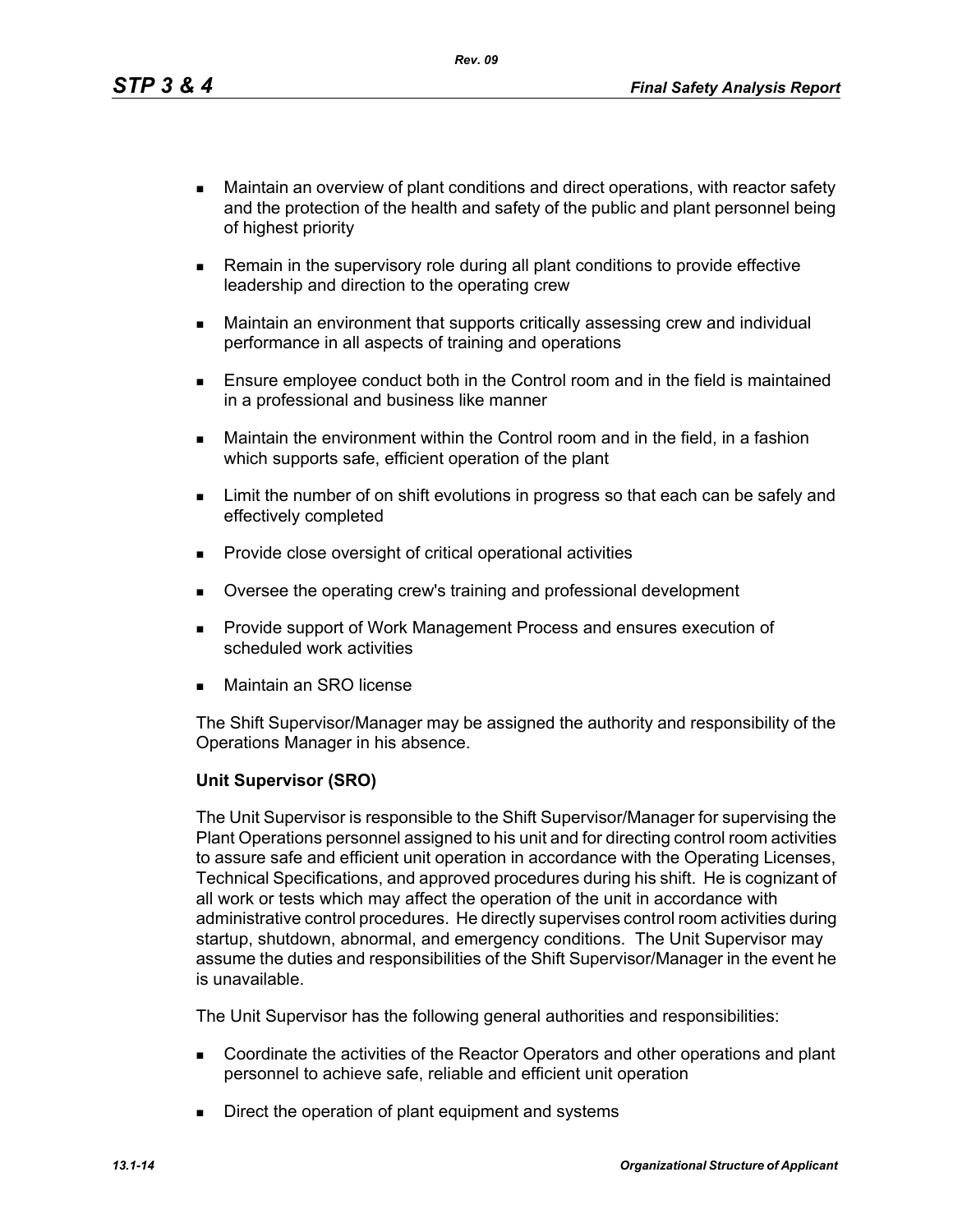*Rev. 09*

- Direct the Reactor Operators during normal and transient conditions to ensure proper performance of their duties
- Coordinate surveillance testing and tagging operations
- Conduct periodic observation of Operations activities in accordance with the Field Observation Program
- Maintain an SRO license

## **Reactor Operator (RO)**

The Reactor Operator reports to the Unit Supervisor of his assigned unit and is responsible for the safe and efficient operation of the control room equipment of his assigned unit in accordance with the Operating Licenses, Technical Specifications, and approved procedures during his shift. The Reactor Operator has the following duties:

- Initiate the immediate actions necessary to maintain the unit in a safe operating condition during abnormal and emergency conditions
- **Perform a manual Reactor Trip or manual actuation of Emergency Safety Systems** as required to mitigate consequences of transients or accidents
- Maintain required records, logs, and charts of unit data, shift events, and performance checks
- Monitor and control unit parameters and unit equipment from the control room
- Initiate requests for equipment repairs, and clears and tags equipment as directed by shift supervision
- **Perform operations and surveillances in accordance with approved procedures**
- Operate all equipment controlled from the main control board area
- **Monitor equipment and system parameters using normal and redundant** indications
- Initiate or perform operator actions required by normal, off-normal, emergency, and annunciator response procedures applicable to the main control board area
- Conduct periodic observation of Operations activities in accordance with the Field Observation Program
- Act as Field Supervisor when assigned by the Shift Supervisor/Manager: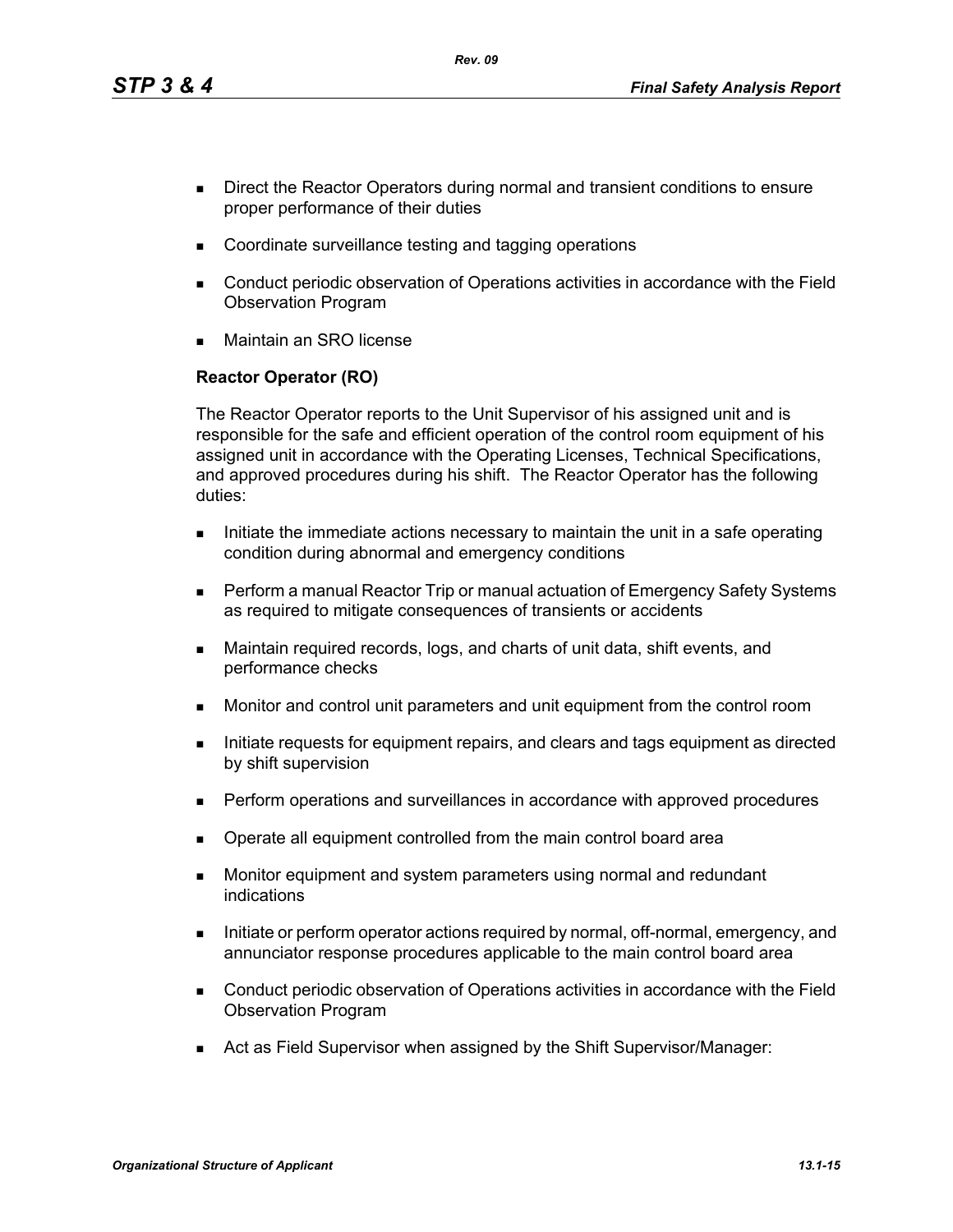- Supplement Operations Day Staff personnel when assigned by the Shift Supervisor/Manager
- Perform Emergency Plan duties such as E-Plan Communicator as required
- Maintain an RO license

### **Shift Technical Advisor**

The Shift Technical Advisor, (when activated) reports to the Shift Supervisor/Manager and has the following responsibilities. At no time does the Shift Technical Advisor perform control board manipulations.

- **Provide advisory technical support to the Shift Supervisor/Manager in the areas of** thermal dynamics, reactor engineering, and plant analysis with regard to the safe operation of the unit
- Review planned activities to assess whether special considerations or precautions are warranted i.e., Reactivity Management, and make appropriate recommendations to the Shift Supervisor/Manager
- **Perform the following duties upon entry into the EOPs or as directed by the Shift** Supervisor/Manager:
	- Identify himself/herself as the STA to the crew
	- Monitor Critical Safety Functions (CSFs) when required
	- Monitor EOP progression to ensure transitions are correct
	- Monitor Conditional Information Page to ensure actions are taken when required
	- Immediately inform Unit Supervisor and/or Shift Supervisor/Manager upon reaching an Orange or Red path condition
	- Communicate CSF status during transition between EOPs
	- Make a qualitative assessment of plant parameters during and following plant events and transients to determine correct plant response and potential core damage
- **Perform independently of the crew as follows:** 
	- Monitor diverse indications
	- Focus on cause of the event to establish mitigation strategy
	- Monitor for additional events, which will complicate the recovery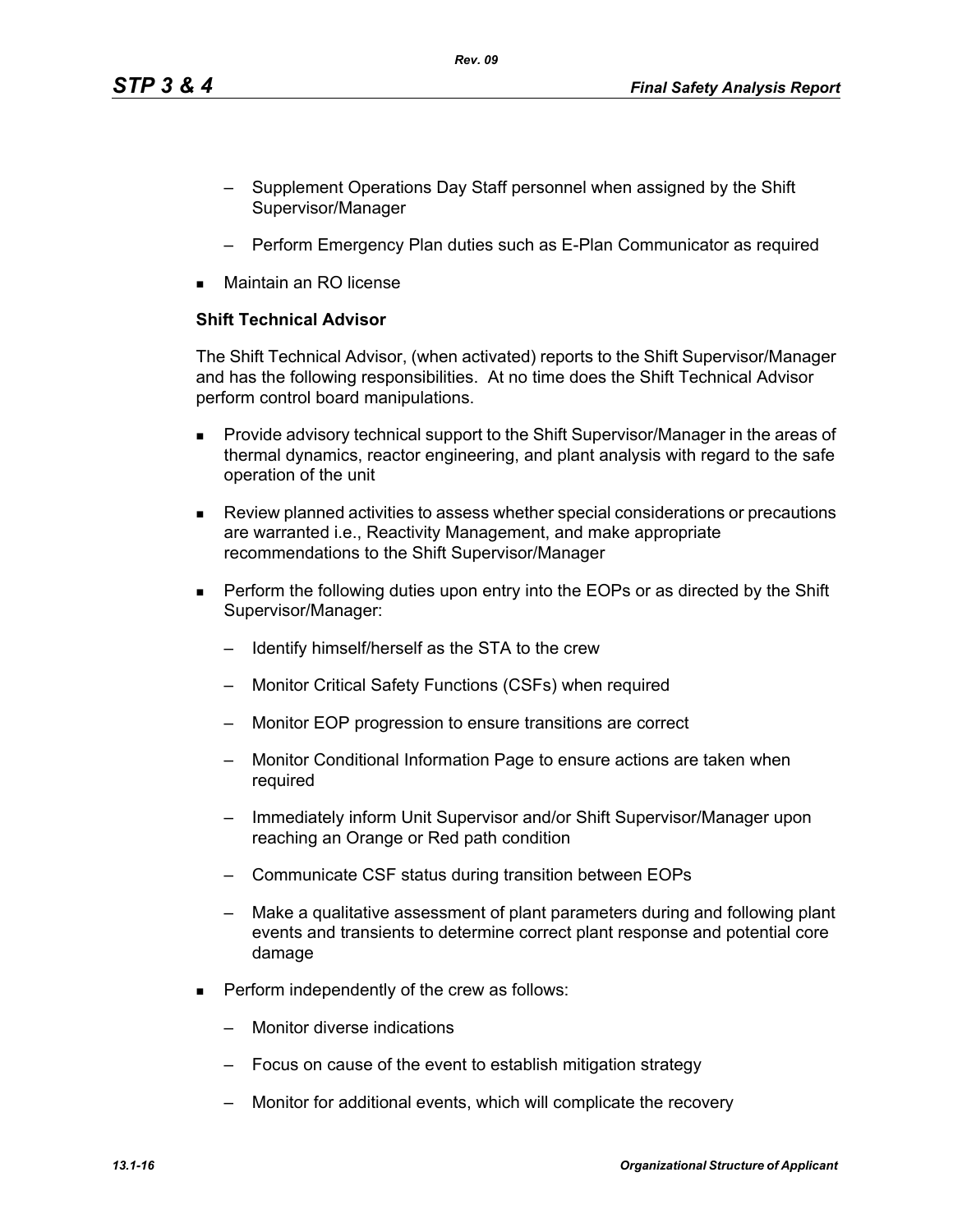- Determine if plant responds as expected
- Evaluate procedure implementation effectiveness for terminating or mitigating the accident and make recommendations
- **Maintain the "big picture" as follows:** 
	- Remain in the control room
	- Perform independent assessment and review
- Maintain an SRO license

#### **Plant Operator**

The Plant Operator reports to the Unit Supervisor of his assigned unit and is responsible for safe operation of systems and equipment as directed from the control room of his assigned unit:

- **Monitor plant parameters as required to be aware of plant conditions, performs** required operational checks
- Initiate requests for equipment repairs, clears and tags equipment as directed
- Maintain required logs, charts, and records of plant data, shift events and performance checks on his shift
- Maintain awareness of plant maintenance in progress for respective watchstation
- **Maintain narrative logbook and area log readings**
- Respond (if qualified) to abnormal occurrences (e.g., fire, HAZMAT spills)
- Perform duties as Emergency Plan Communicator when required
- Act as Fire Brigade Leader and/or Spill Response Coordinator if required

#### **Administrative Aide**

In accordance with NUREG – 0737, item I.A.1.3, administrative functions that detract from the management responsibility for assuring the safe operation of the plant are delegated to other Operations personnel not on duty in the control room. An Administrative Aide has been assigned to perform routine administrative duties and processes such as routing records, logs, and correspondence for the Control Room Operations staff as required.

#### **Maintenance Manager**

The Maintenance Manager reports to the Plant General Manager and is responsible for mechanical, electrical, instrument and control (I&C), and support activities.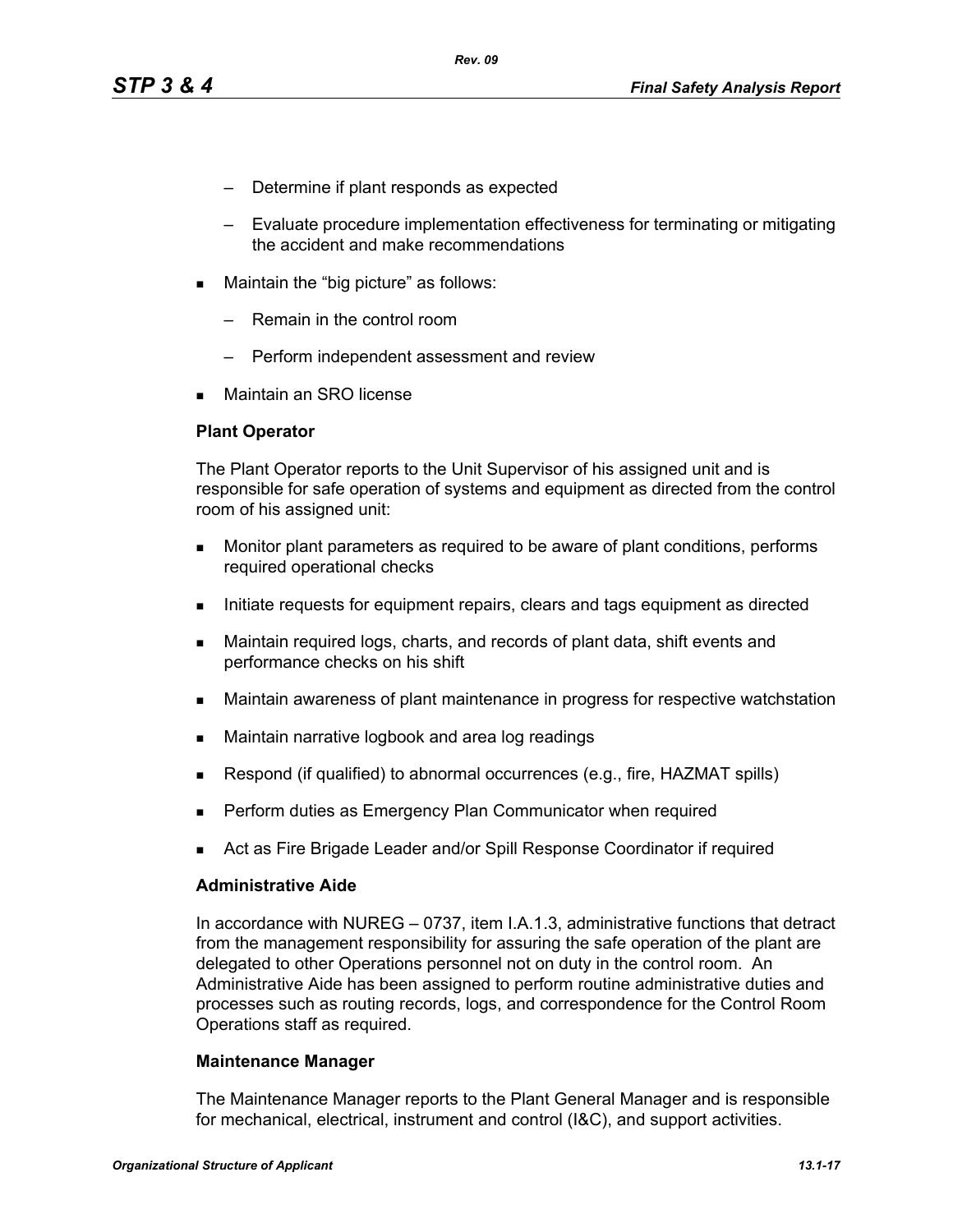Responsibilities consist of ensuring that mechanical, electrical, and I&C systems of all plant facilities are maintained to assure their dependability, reliability and operating efficiency to comply with the requirements of the Operating License and the Technical Specifications. The Maintenance Manager is also responsible for corrective and preventive maintenance of both units and common support facilities of the plant.

#### **Radiation Protection Manager**

The Radiation Protection Manager is responsible for managing the Radiation Protection and ALARA Programs in accordance with current regulations, license requirements, and policy. Specific responsibilities include:

- **Administer the site Respiratory Protection Program**
- **Provide technical support in the areas of ALARA and radiation protection**
- **Track and trend radiation work performance, recommending actions as necessary** to correct adverse trends
- Review incidents involving radiation protection controls, identifying root causes, concerns, and corrective actions.
- **Monitor the receipt and shipment of radioactive materials**
- Assure calibration services for instrumentation used to implement the Radiation Protection Program
- **Participate in the development and approval of training programs related to work in** restricted areas
- Recommend radiation exposure goals to management
- **Develop reports required by regulatory agencies and industry groups to present** station performance with respect to Radiation Protection and ALARA
- **Provide for dosimetry services including personnel dose record retention and** personnel dose information management as required to support the Radiation Protection and ALARA programs
- **Provide for radiological environmental monitoring**

#### **Fire Protection Coordinator**

Responsibility for implementation of the Fire Protection Program has been delegated to the Fire Protection Coordinator, who is an individual knowledgeable through education, training, and/or experience in fire protection and nuclear safety. Other personnel are available to assist the Fire Protection Coordinator as necessary.

The Fire Protection Coordinator, or a person available for consultation, is a graduate of an accredited engineering or fire science curriculum and has a minimum of six years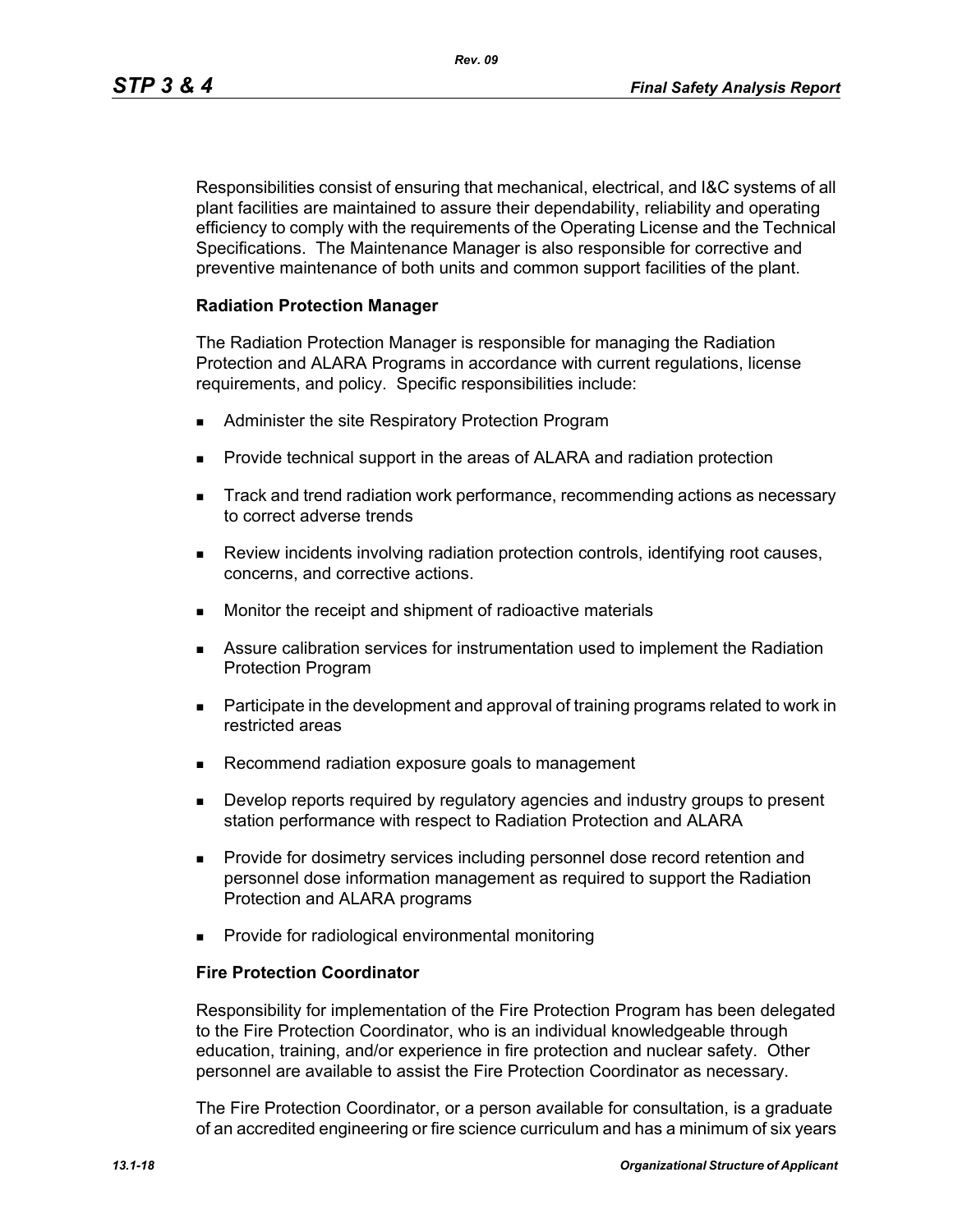applicable experience, three of which have been in the area of fire protection. Education and/or experience acceptable to the Society of Fire Protection Engineers for full member status may be considered as equivalent qualifications.

The Fire Protection Coordinator has been delegated responsibility for development and administration of the Fire Protection Program including administrative controls, periodic fire prevention inspections, fire protection systems/equipment inspections and testing, evaluations of work activities for transient fire loads, identification of fire protection training requirements, and pre-fire planning. The Fire Protection Coordinator ensures that an annual self-assessment of the Fire Protection program be performed. Credit for the self-assessment may be taken for audits. The Fire Protection Coordinator is also responsible for the plant fire protection review of proposed work activities.

## **13.1.2.3 Operating Shift Crews**

The minimum operating shift crew is listed in the Technical Specifications provided as Part 4 of the COLA and is depicted in Figure 13.1-3.

In addition to the operating shift crew, a Radiation Protection Technician will be onsite at all times when fuel is in either reactor to ensure that adequate radiation protection coverage is provided for station personnel. The Radiation Protection Technician will inform the Shift Supervisor/Manager of plant radiological conditions and may be shared amongst the operating units.

A site Fire Brigade of at least five personnel who may have normal shift duties, but are trained specifically in fire protection, is maintained on site and may be shared amongst the four units.

### **13.1.3 Qualifications of Nuclear Plant Personnel**

Key personnel assigned to STP 3 & 4 have had extensive experience in steam electric stations in their respective areas of responsibility, and they will be given nuclear training where necessary to prepare them for their specific assignments at the plant. Section 13.2 discusses the nuclear training program for these personnel.

### **13.1.3.1 Qualification Requirements**

The qualification requirements for plant supervisory, operating, technical, and maintenance support personnel at STP 3 & 4 meet or exceed the guidance given on personnel qualifications contained in RG 1.8. Plant operating personnel meet the experience requirements of Generic Letter 84-16.

### **13.1.3.2 Qualifications of Plant Personnel**

The qualification requirements for plant supervisory, operating, technical, and maintenance support personnel at STP 3 & 4 will meet or exceed the guidance given on personnel qualifications contained in RG 1.8. Plant operating personnel meet the experience requirements of Generic Letter 84-16.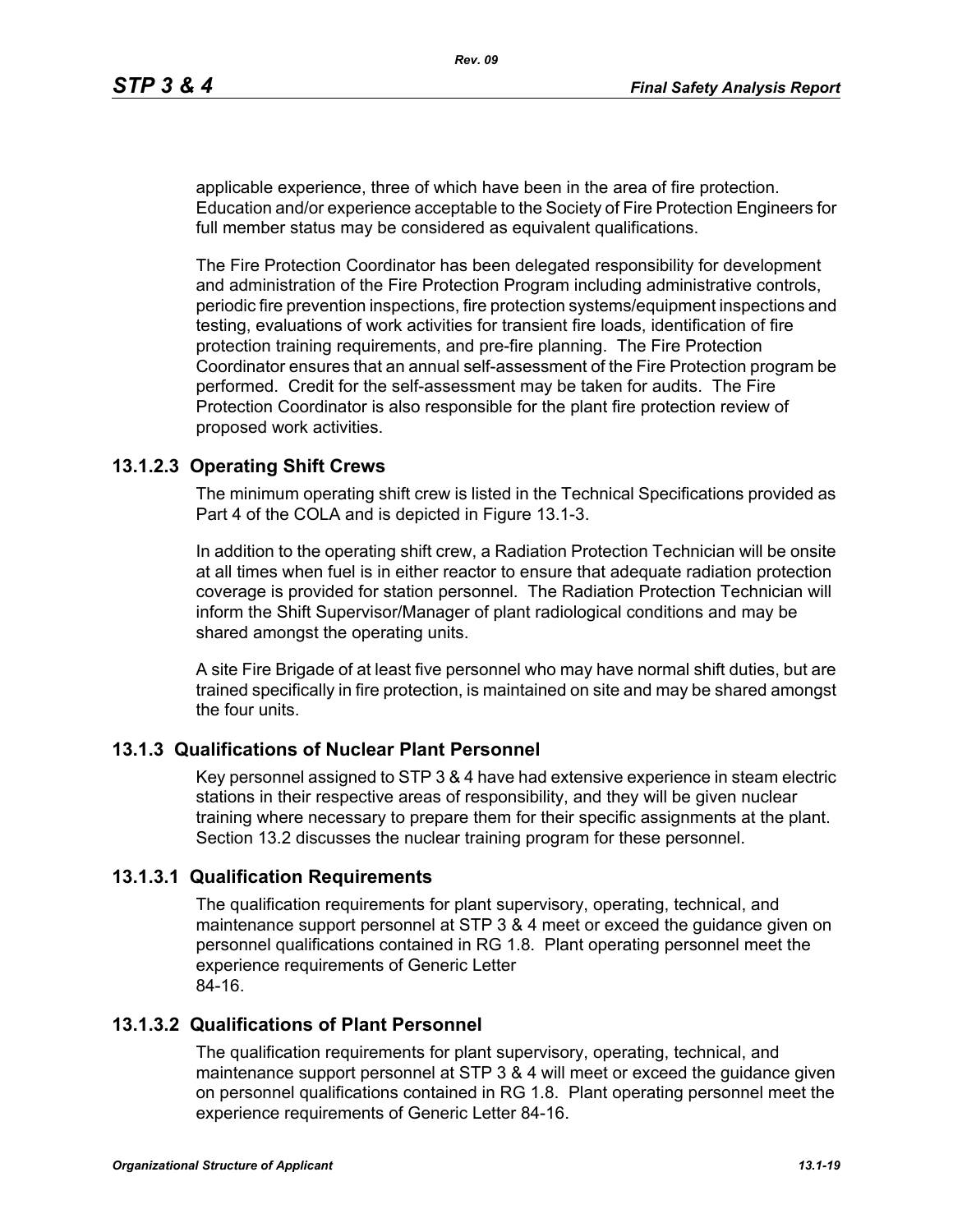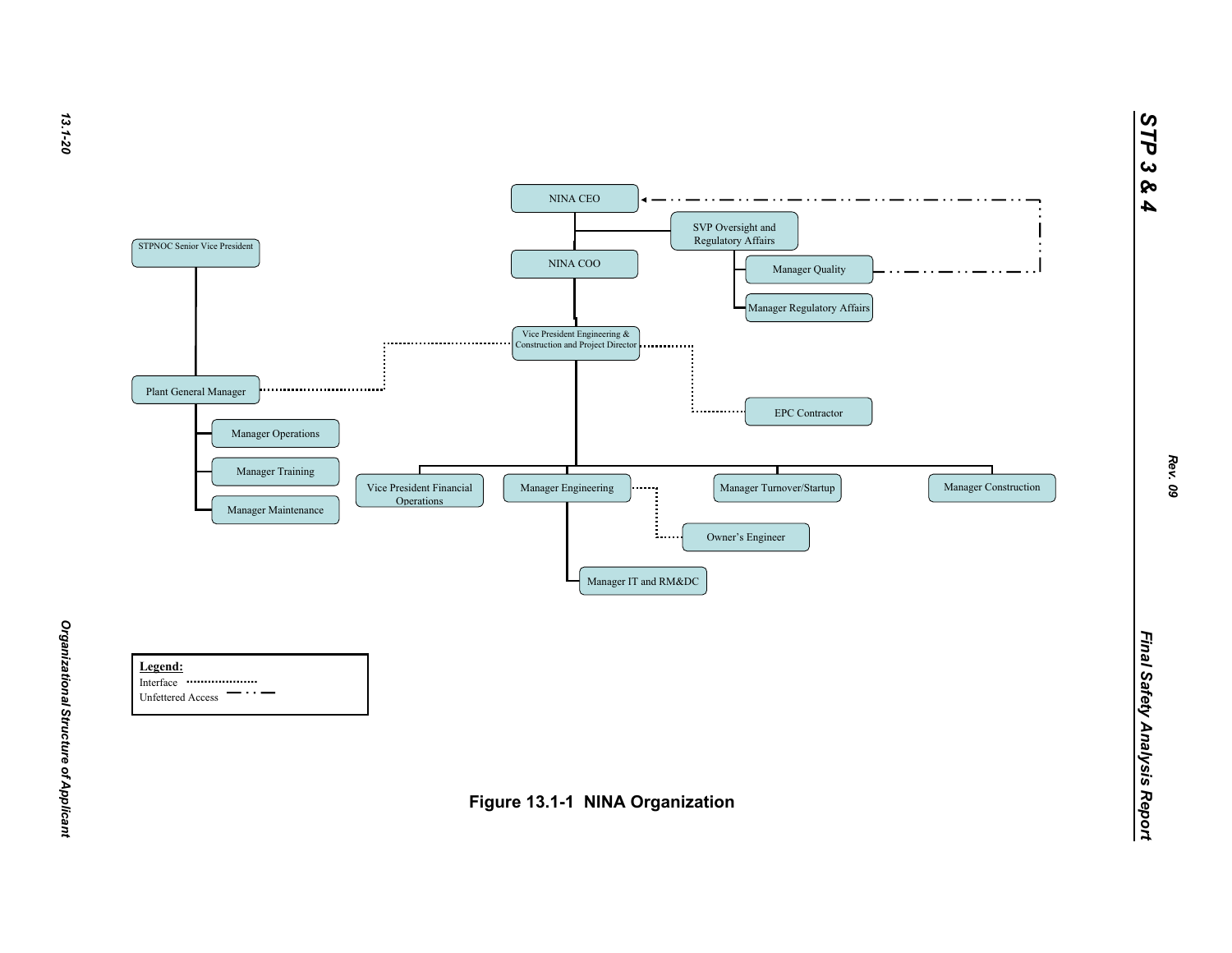



**Figure 13.1-2 STPNOC Organization**